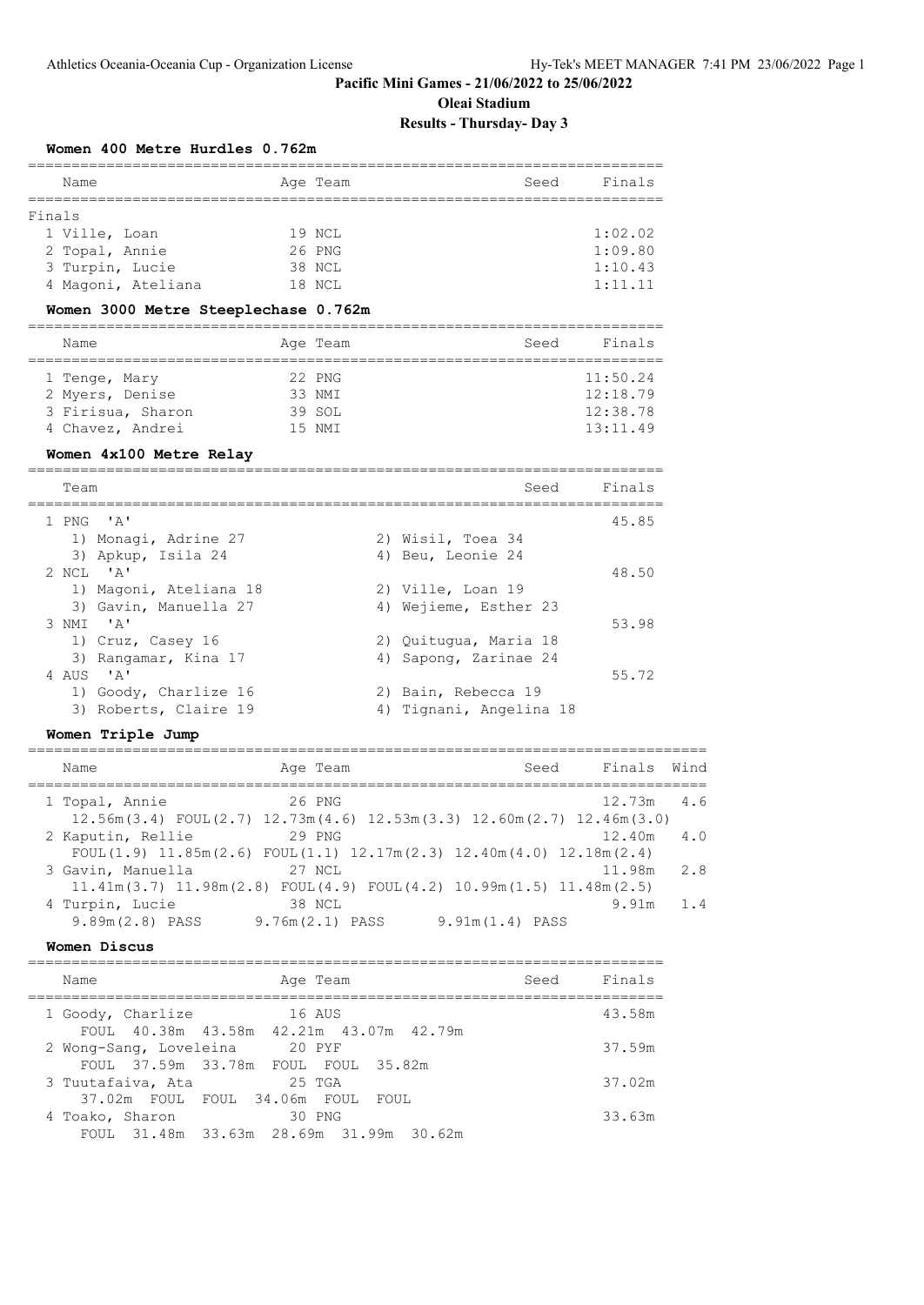**Oleai Stadium**

## **Results - Thursday- Day 3**

#### **....Women Discus**

| 5 Gerardo, Genie 64 34 GUM              | 30.25m |
|-----------------------------------------|--------|
| FOUL 25.94m FOUL 29.67m 30.25m FOUL     |        |
| 6 Kranz, Gabrielle 21 GUM               | 26.83m |
| FOUL 26.52m 26.83m 25.79m FOUL 25.83m   |        |
| 7 Maefiti, Emily 23 SOL                 | 23.74m |
| 21.61m 22.95m 22.59m FOUL 23.74m 22.42m |        |
| 8 Epity, Cheraline<br>18 NMI            | 22.77m |
| 19.79m 22.77m 22.08m FOUL 21.31m 21.74m |        |
| 36 KIR<br>9 Riino, Taatia               | 17.79m |
| FOUL FOUL 17.79m                        |        |

#### **Women Javelin Ambulant Ambulatory**

| Name<br>Age Team                                                              | Seed Finals      |  |
|-------------------------------------------------------------------------------|------------------|--|
| 1 Vandegou - $T/F41$ , Rose 34 NCL<br>FOUL 21.33m 21.12m FOUL FOUL 22.54m     | J22.54m 74.78%   |  |
| 2 Edward - F44, Regina 33 PNG                                                 | $J23.91m$ 55.44% |  |
| FOUL FOUL 20.19m 22.81m FOUL 23.91m<br>3 Otoa - T47/F46, Jeminah 23 SOL       | $J25.23m$ 55.17% |  |
| 4 Vatunisolo - F42, Nabili 32 FIJI                                            | J17.26m 54.77%   |  |
| FOUL 12.39m 14.80m 14.82m 15.15m 17.26m<br>5 Longbut - $T/F46$ , Donna 24 PNG | $J22.23m$ 48.61% |  |
| FOUL FOUL 20.36m 14.45m 22.23m 14.98m                                         |                  |  |
| 6 Welepa - $T/F12$ , Rose $36$ NCL<br>FOUL FOUL FOUL FOUL 17.11m 17.10m       | $J17.11m$ 37.19% |  |

## **Heptathlon: #4 Women 200 Metre Heptathlon**

| Name             |  | Aqe Team | Finals Wind Points |     |
|------------------|--|----------|--------------------|-----|
| 1 Boafob, Edna   |  | 23 PNG   | $25.80 - 0.4$      | 815 |
| 2 Korowi, Monica |  | $20$ PNG | $26.47 - 0.4$      | 757 |

## **Heptathlon: #1 Women 100 Metre Hurdles 0.838m Heptathlon**

| Name             |  |  | Age Team |  | Finals Wind Points |  |     |  |  |
|------------------|--|--|----------|--|--------------------|--|-----|--|--|
|                  |  |  |          |  |                    |  |     |  |  |
| 1 Monagi, Adrine |  |  | 27 PNG   |  | $14.38 - 1.9$      |  | 925 |  |  |
| 2 Boafob, Edna   |  |  | 23 PNG   |  | $16.08 - 1.9$      |  | 704 |  |  |
| 3 Korowi, Monica |  |  | $20$ PNG |  | $21.10 - 1.9$      |  | 217 |  |  |

## **Heptathlon: #2 Women High Jump SH 1.20 Heptathlon**

| Name                                              |  |  |      |     | Age Team |  |               |  |     | Finals Points |     |
|---------------------------------------------------|--|--|------|-----|----------|--|---------------|--|-----|---------------|-----|
| 1 Boafob, Edna                                    |  |  |      |     | 23 PNG   |  |               |  |     | 1.44m         | 555 |
| 1.20 1.23 1.26 1.29 1.32 1.35 1.38 1.41 1.44 1.47 |  |  |      |     |          |  |               |  |     |               |     |
|                                                   |  |  |      |     |          |  | P P O P O P O |  | XXX |               |     |
| 2 Korowi, Monica                                  |  |  |      |     | 20 PNG   |  |               |  |     | 1.38m         | 491 |
| 1, 20 1, 23 1, 26 1, 29 1, 32 1, 35 1, 38 1, 41   |  |  |      |     |          |  |               |  |     |               |     |
|                                                   |  |  | P XO | XO. |          |  |               |  |     |               |     |

### **Heptathlon: #3 Women Shot Put 4kg Heptathlon**

| Name | Age<br>Team | Finals | Points |
|------|-------------|--------|--------|
|      |             |        |        |

=======================================================================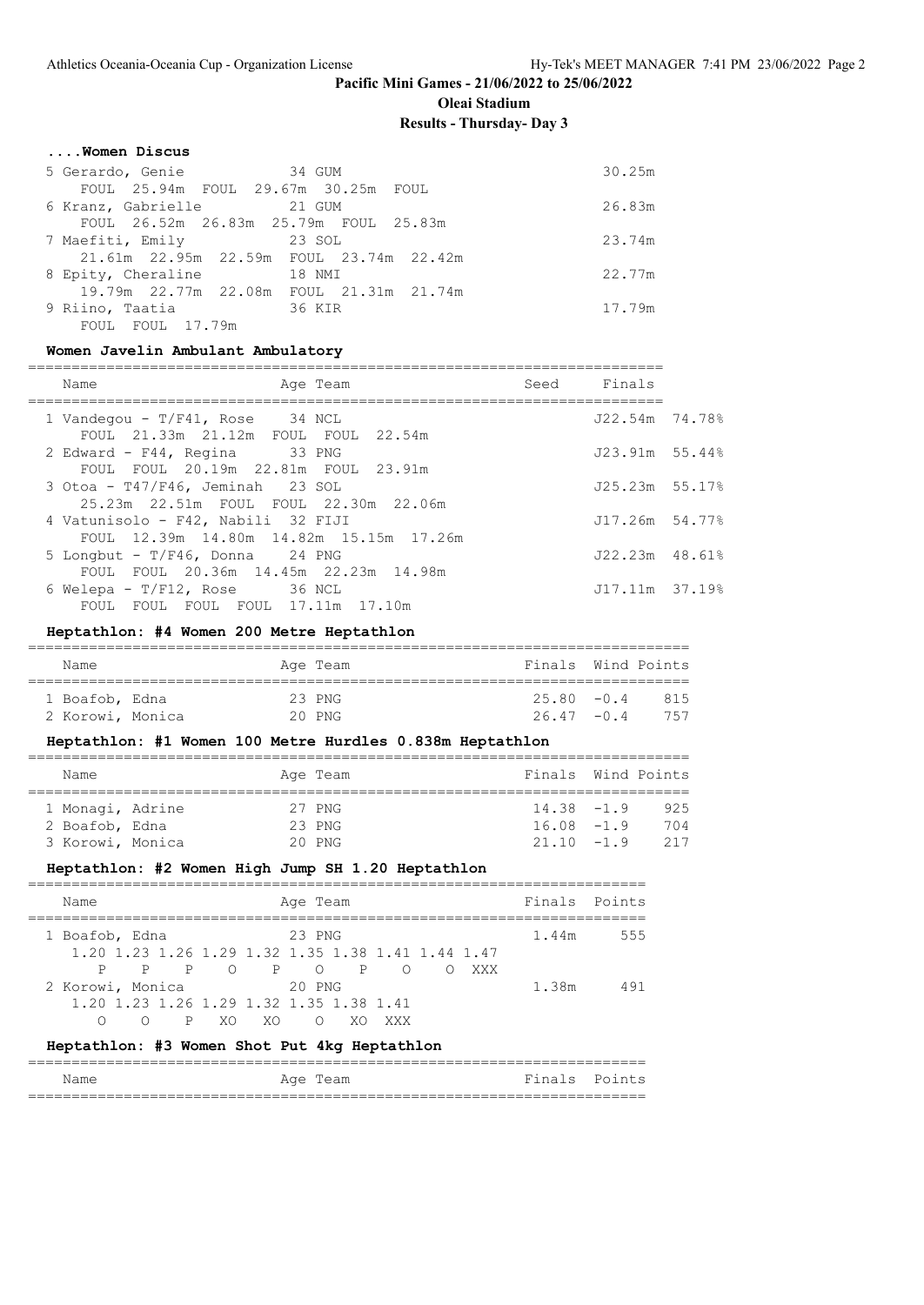**Oleai Stadium**

**Results - Thursday- Day 3**

|                  | Heptathlon: #3 Women Shot Put 4kg Heptathlon |        |  |           |     |
|------------------|----------------------------------------------|--------|--|-----------|-----|
| 1 Boafob, Edna   |                                              | 23 PNG |  | 9.91m     | 524 |
|                  | $9.82m$ $9.47m$ $9.91m$                      |        |  |           |     |
| 2 Korowi, Monica |                                              | 20 PNG |  | 7.65m 377 |     |
|                  | FOUL 7.65m FOUL                              |        |  |           |     |

### **Men 400 Metre**

| Name                   | Age Team | Heats | Finals |
|------------------------|----------|-------|--------|
| 1 Tansi, Shadrick      | 23 PNG   | 49.01 | 47.90  |
| 2 Wanga, Emmanuel      | 23 PNG   | 49.75 | 48.18  |
| 3 Railoa, Samuela      | 29 FIJI  | 49.37 | 48.59  |
| 4 Dende, Jonathan      | 24 PNG   | 49.75 | 49.34  |
| 5 Taufeulungaki, Sione | $20$ TGA | 50.14 | 50.01  |
| 6 Eatene, Emmanuel     | 21 NCL   | 53.17 | 51.91  |
| 7 Castro, Nathan       | 18 GUM   | 54.76 | 53.75  |
| 8 Ngiraremiang, Jerry  | 20 PTM   | 56.37 | 55.13  |
|                        |          |       |        |

#### **Men 5000 Metre**

=========================================================================

| Name                | Age Team | Seed | Finals   |
|---------------------|----------|------|----------|
| 1 Zorgnotti, Ben    | 28 PYF   |      | 15:35.39 |
| 2 Kagl, Siune       | 24 PNG   |      | 15:36.66 |
| 3 Karan, Yeshnil    | 21 FIJI  |      | 15:37.15 |
| 4 Troquenet, Damien | 39 PYF   |      | 16:03.44 |
| 5 Johnson, Terrance | 19 GUM   |      | 16:20.97 |
| 6 Mandell, Derek    | 36 GUM   |      | 16:23.48 |
| 7 Baia, Wilford     | 20 PNG   |      | 16:27.69 |
| 8 Charley, Simon    | 24 VAN   |      | 17:00.88 |
| 9 Kent, Hugh        | 16 GUM   |      | 17:02.04 |
| 10 Lal, Avikash     | 27 FIJI  |      | 17:11.67 |
| 11 Kam, Patrick     | 24 SOL   |      | 17:18.96 |
| 12 Makula, Pita     | 35 VAN   |      | 17:22.13 |
| 13 Pusua, Leony     | 20 SOL   |      | 17:33.64 |
| 14 Alulu, Leeroy    | 19 SOL   |      | 19:05.95 |
| 15 Veloria, Sildrey | 20 NMI   |      | 20:49.94 |
| 16 Pixley, Rex      | 16 NMI   |      | 20:52.54 |
| -- Goiye, Dilu      | 23 PNG   |      | DNF      |

## **Men 400 Metre Hurdles 0.914m**

|  | Name                |  | Age Team | Seed | Finals  |  |  |  |
|--|---------------------|--|----------|------|---------|--|--|--|
|  |                     |  |          |      |         |  |  |  |
|  | 1 Baul, Daniel      |  | 26 PNG   |      | 52.33   |  |  |  |
|  | 2 Lerkin, Ephraim   |  | 25 PNG   |      | 52.81   |  |  |  |
|  | 3 Westerlund, Jireh |  | 20 SAM   |      | 57.17   |  |  |  |
|  | 4 Limtiaco, Jeofry  |  | $31$ GUM |      | 1:10.02 |  |  |  |

### **Men 4x100 Metre Relay**

| Team                     | Finals H#<br>Seed                 |                |
|--------------------------|-----------------------------------|----------------|
| 1 FIJI 'A'               | 41.17 2                           |                |
| 1) Lemeki, Tony 24       | 2) Railoa, Samuela 29             |                |
| 3) Senibale, Lasarusa 20 | 4) Tabakaucoro, Ratu Banuve 22    |                |
| $2$ SAM $'$ A'           | 41.51 2                           |                |
| 1) Alefosio, Kolone 23   | 2) Savaiinaea, Livingstonerick 19 |                |
| 3) Key, Johnny 19        | 4) Hunt, William 18               |                |
| 3 PNG I A'               | 41.77                             | $\overline{2}$ |
|                          |                                   |                |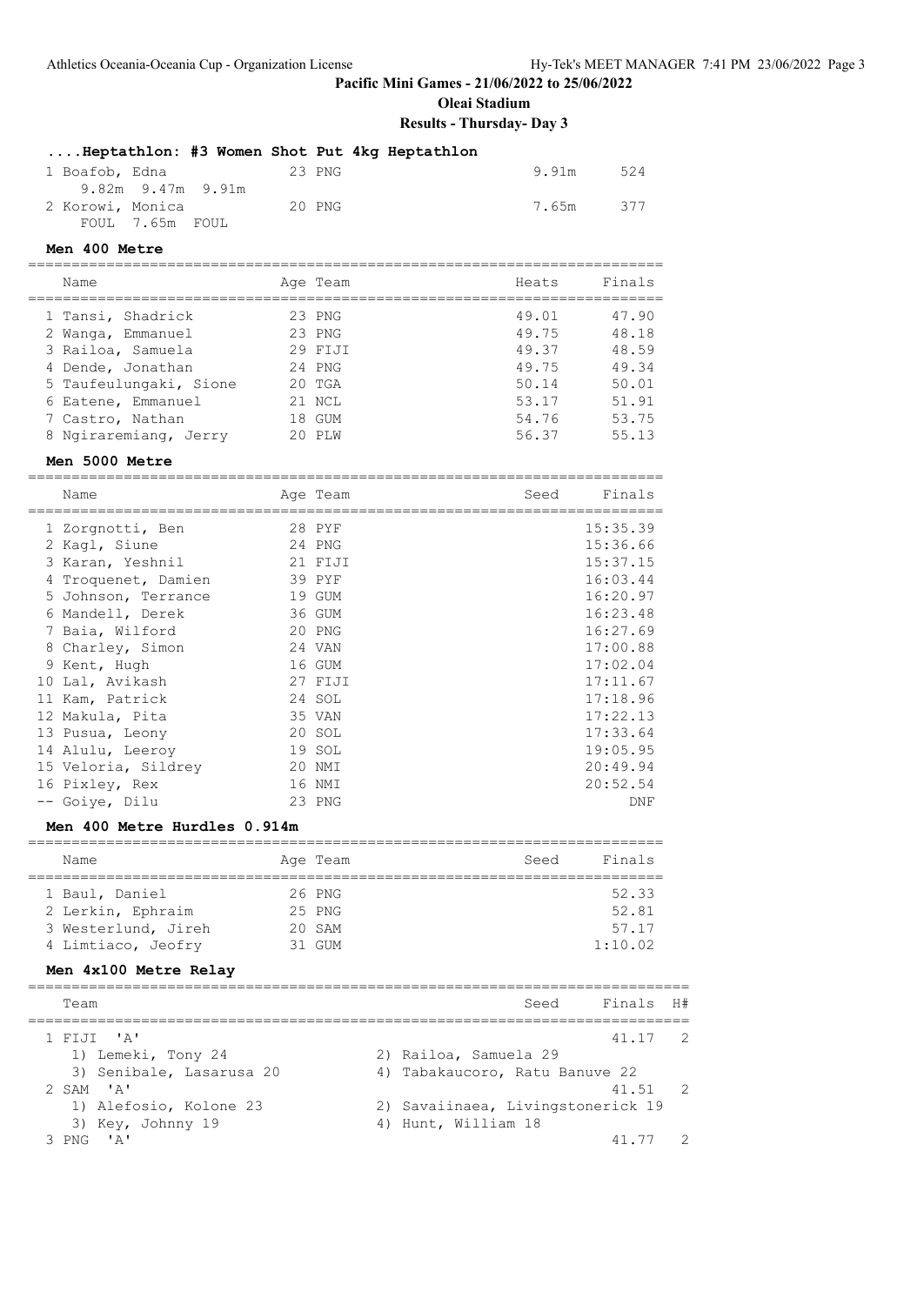**....Men 4x100 Metre Relay**

## **Pacific Mini Games - 21/06/2022 to 25/06/2022 Oleai Stadium**

# **Results - Thursday- Day 3**

|  | 1) Wisil, Paias 22          | 2) Kamau, Leroy 23       |                 |                |
|--|-----------------------------|--------------------------|-----------------|----------------|
|  | 3) Talio, Terence 28        | 4) Anis, Emmanuel 21     |                 |                |
|  | 4 SOL 'A'                   |                          | $43.29$ 2       |                |
|  | 1) Mebupe, James 24         | 2) Okai, Arthur 23       |                 |                |
|  | 3) Rahuasi, Steven 20       | 4) Aratara, Jason 20     |                 |                |
|  | 5 TGA 'A'                   |                          | $43.55$ 2       |                |
|  | 1) Tuihalamaka, Nehumi 19   | 2) Latu, Piuleini 22     |                 |                |
|  | 3) Taufeulungaki, Sione 20  | 4) Fotofili, Ronald 24   |                 |                |
|  | 6 GUM 'A'                   |                          | $45.33 \quad 1$ |                |
|  | 1) Pineda, Jovan 19         | 2) Castro, Nathan 18     |                 |                |
|  | 3) Limtiaco, Jeofry 31      | 4) Green, Joseph 21      |                 |                |
|  | 7 FSM 'A'                   |                          | 47.14 1         |                |
|  | 1) Sappa, Gabriel 27        | 2) Willy, Ezra 32        |                 |                |
|  | 3) Joseph, James 18         | 4) Fiti, Scott 27        |                 |                |
|  | 8 NMI 'A'                   |                          | 47.64 1         |                |
|  | 1) Pharmin, Orrin 36        | 2) Rodgers, Theodore 16  |                 |                |
|  | 3) McDonald III, Charles 17 | 4) Camacho, Alexander 18 |                 |                |
|  | $--$ PLW $'A'$              |                          | DNF             | $\overline{1}$ |
|  | 1) Blaluk, Ignacio 19       | 2) Etpison, Dusty 19     |                 |                |
|  | 3) Ngiraremiang, Jerry 20   | 4) Gibbons, Garsten 21   |                 |                |

#### **Men High Jump**

=========================================================================

| Name                                                           | Age Team                                          | Seed | Finals |
|----------------------------------------------------------------|---------------------------------------------------|------|--------|
| 1 Kaiwalu, Malakai (27 FIJI                                    |                                                   |      | 2.00m  |
|                                                                | 1.65 1.70 1.75 1.80 1.85 1.90 1.94 1.97 2.00 2.03 |      |        |
| $\mathbb{P}$<br>P 0 0<br>$\mathbb{P}$<br>P                     | O XO<br>$\circ$<br>XXX                            |      |        |
| 2 Iga, Karo                                                    | 30 PNG                                            |      | 1.97m  |
|                                                                | 1.65 1.70 1.75 1.80 1.85 1.90 1.94 1.97 2.00 2.03 |      |        |
| $P \qquad \qquad$<br>$\Omega$<br>$\mathbf{P}$<br>XO            | $O$ XO<br>XO<br>O XXP<br>X                        |      |        |
| 3 Richard, Peniel 28 PNG                                       |                                                   |      | 1.90m  |
| 1.65 1.70 1.75 1.80 1.85 1.90 1.94                             |                                                   |      |        |
| P P O XO                                                       | O XXO XXX                                         |      |        |
| 4 Francis, Kaiava 19 FIJI                                      |                                                   |      | 1.85m  |
| 1.65 1.70 1.75 1.80 1.85 1.90 1.94 1.97                        |                                                   |      |        |
| $\overline{P}$<br>$\mathbb{P}$<br>P<br>$\mathbf{P}$<br>$\circ$ | X<br>X<br>$\mathsf{X}$                            |      |        |
| 5 Lildec-Potateuatahi, Kil 17 PYF                              |                                                   |      | 1.80m  |
| 1.65 1.70 1.75 1.80 1.85                                       |                                                   |      |        |
| $O$ XO<br>$\circ$<br>$\circ$<br>XXX                            |                                                   |      |        |
| -- Arehaita, Bernard 14 SOL                                    |                                                   |      | NΗ     |
| 1.65                                                           |                                                   |      |        |
| XXX                                                            |                                                   |      |        |

## **Men Shot Put 7.26kg**

| Finals<br>Seed<br>Age Team<br>Name                                                   |  |
|--------------------------------------------------------------------------------------|--|
| 34 PYF<br>1 Dauphin, Tumatai<br>15.55m                                               |  |
| 15.40m 15.21m 15.24m FOUL FOUL 15.55m<br>13.64m<br>32 PNG<br>2 Paraka, Debono        |  |
| 13.07m 13.08m 12.68m 13.52m 13.64m 13.45m<br>12.08m<br>29 NMI<br>3 Borja, Dennis     |  |
| 11.82m 12.08m FOUL 11.79m 11.93m 11.43m                                              |  |
| 10.93m<br>39 NMI<br>4 Borja, Anthony<br>10.93m  10.67m  10.77m  10.66m  FOUL  10.38m |  |
| 10.93m<br>4 Ribabaiti, Kaota<br>23 KIR                                               |  |
| 10.47m  10.66m  10.70m  10.24m  10.93m  10.59m                                       |  |